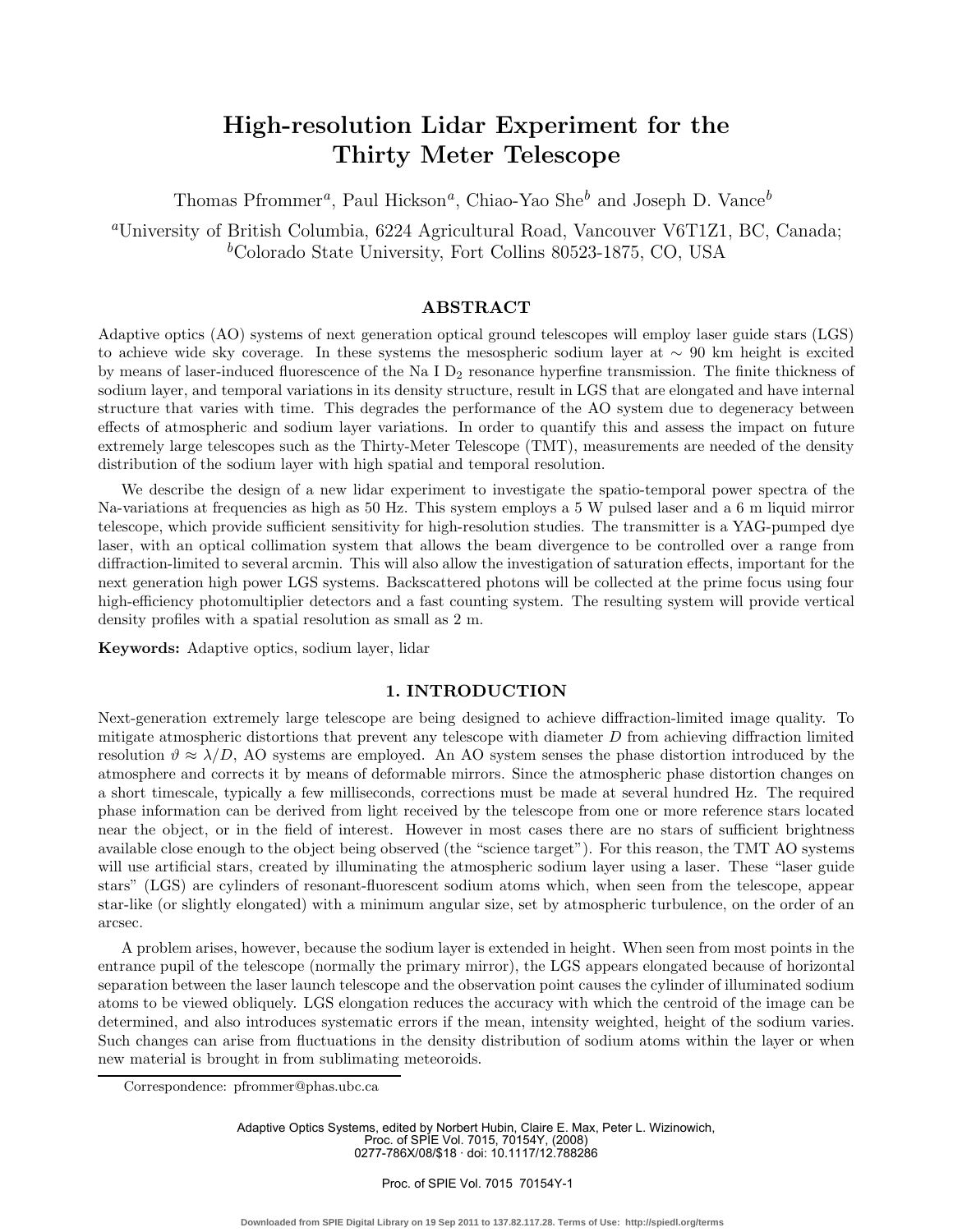A second problem arises because changes in the mean height of the sodium cause the LGS images to defocus slightly. The AO system cannot distinguish between defocus caused by the atmosphere and defocus caused by variations in the sodium mean height, making it impossible to keep the science target in focus. For this reason (and another: LGS cannot sense atmospheric "tip-tilt" fluctuations that change the position of the science target) it is essential that NGS also be employed. The available stars are generally very faint, sufficient only to provide the lowest order phase information (tip-tilt and focus). Because of this, the focus signal is noisy and has insufficient time resolution to allow the AO system to distinguish perfectly between focus errors caused by the atmosphere and those caused by variations in the sodium height. Therefore, variations in the sodium height, if sufficiently large on small timescales, can cause a significant loss of performance of the AO system.

Initial estimates of the power spectrum of sodium height fluctuations have been made by Davis et al.<sup>1</sup> who find that it is well represented by a power law, at least at frequencies below 3 mHz. Herriot et al.<sup>2</sup> estimate that if this power spectrum continues to high frequencies it will contribute significant variance to the residual wavefront error of the TMT Narrow-Field Infrared Adaptive Optics System (NFIRAOS).<sup>3</sup> Because the extrapolation of the low-frequency power law over 6 orders of magnitude to frequencies as high as 1 kHz is highly uncertain, it is possible that sodium height fluctuations will not be a concern. But, it is also possible that they could pose a serious problem for AO systems of the TMT and other extremely large telescopes. For this reason it is essential to determine the temporal behaviour of the sodium density profile at higher frequencies, close to those of the atmospheric focus fluctuations. This is the primary aim of the LZT lidar project.

AO systems employing pulsed lasers have the potential to overcome some of the limitations imposed by the finite thickness of sodium layer. By tracking a pulse as it travels upward through the layer, the LGS position and focus can in principle be corrected continuously. Radial-format CCDs could shift photoelectrons rapidly to follow the transverse motion of the LGS as the laser pulse propagates upward, thus defeating LGS elongation. Dynamic refocusing can correct for the change in range to the LGS during propagation. In pulsed laser systems, the luminous energy is concentrated into a pulse of short duration. The instantaneous energy density is thus much higher than in continuous wave (cw) systems. Because of this, and the need to focus the beam to reduce the angular divergence as much as possible, typically to an arcsecond or smaller, saturation of the sodium atoms becomes a potential issue. Saturation occurs when a large fraction of the sodium atoms are excited to the upper state of the transition by the laser photons, reducing the number of atoms in the ground state. Since the cross section for absorption of laser photons is proportional to the number of atoms in the ground state, the efficiency drops as many laser photons propagate upward without being absorbed. This limits the return flux from the LGS. This effect needs further study and analysis to quantify the potential impact on future TMT AO systems.

To address the above-mentioned issues, the main objectives for the UBC lidar system are:

- Measure the vertical density profile of the sodium layer with a temporal resolution of 50 Hz and a vertical resolution of 5 m or better.
- Determine the spatio-temporal power spectra of the density variations and assess the degree to which match-filtering type centroiding of elongated LGS can provide improved performance.
- Determine the temporal power spectrum of the mean (intensity weighted) height and assess the performance impact of these fluctuations on NFIRAOS.
- Model Na saturation effects and confirm the results by direct observations. (This is a secondary goal to support future TMT AO systems)

In the following sections, we will describe the design of a lidar system capable of detecting sodium-layer variations in the 50 Hz range as well all other outlined objectives.

# **2. THEORY**

#### **2.1 Effect of Na-height Variations on Wavefront Error**

Light propagating from a LGS at distance z along the line of sight produces spherical wavefronts with radius of curvature z reaching the telescope. When correctly focused, the telescope optics transmits this light to the LGS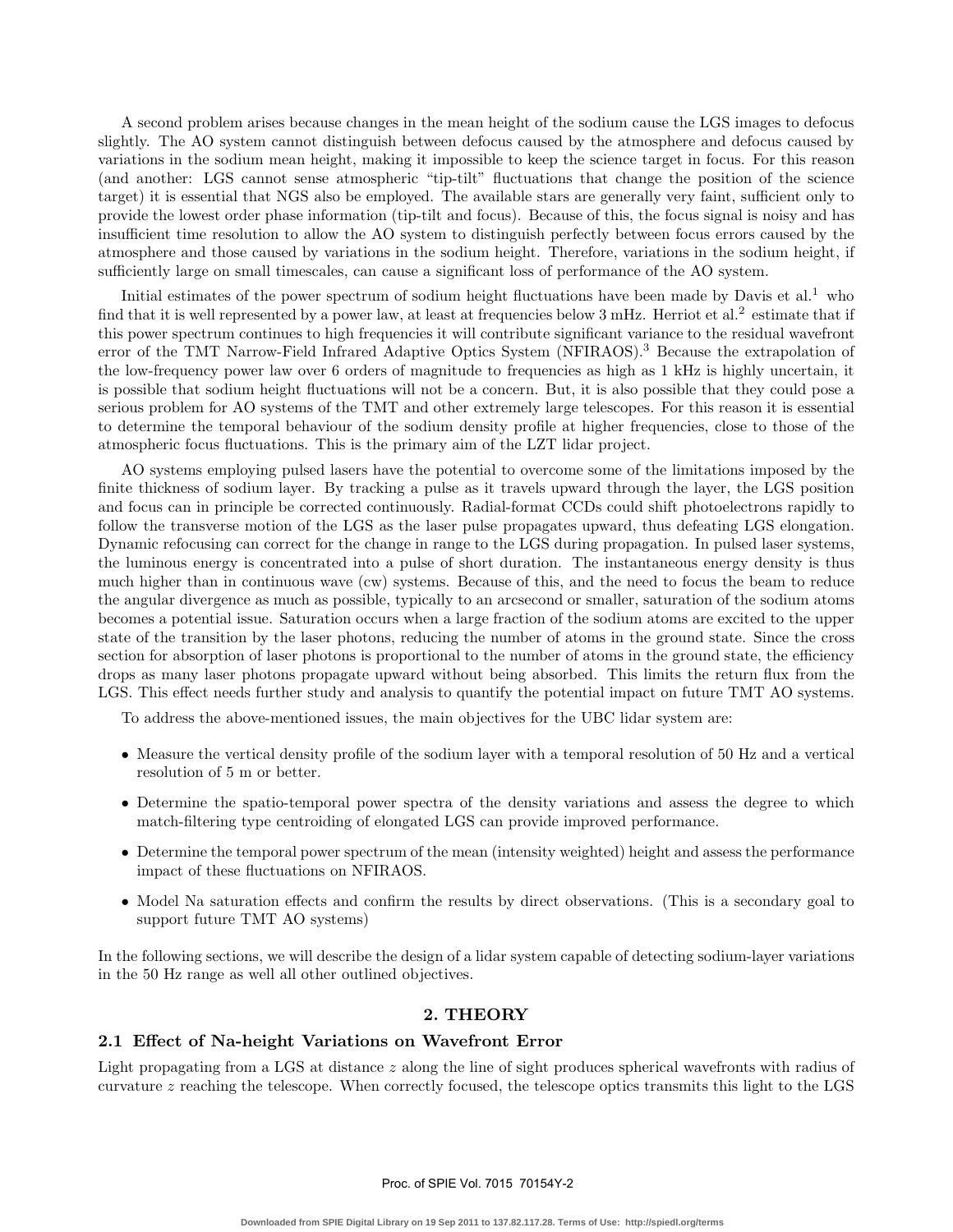wavefront sensor (WFS) entrance pupil as a plane wave (assuming perfect optics and no atmospheric turbulence). If now the distance to the LGS changes by a small amount  $\Delta z$ , with no refocusing, the wavefront arriving at the WFS acquires a small curvature. The RMS optical path difference between this wavefront and the original plane wave (averaged over the pupil with the piston term removed) is given by<sup>1</sup>

$$
\sigma_f = \frac{1}{16\sqrt{3}} \frac{D^2}{z^2} \Delta z \,. \tag{1}
$$

The effect of this variation on the wavefront error of the science image produced by the AO system can be estimated as follows. Let  $P_{\nu}(\nu)$  be the temporal power spectrum of the mean height of the sodium and  $\zeta$  be the zenith angle of the LGS ( $z = h \sec \zeta$ ). Let  $H_{\nu}(\nu)$  be the residual transfer function of the AO system to LGS focus errors. Then, the residual wavefront variance is given by

$$
\sigma_{fr}^2 = \frac{1}{768} \frac{D^4}{h^4 \sec^2 \zeta} \int_0^\infty |H_\nu(\nu)|^2 P_\nu(\nu) d\nu \,. \tag{2}
$$

Davis et al. have estimated the power spectrum of mean height variations from data obtained with the Colorado State University (CSU) lidar system. This system has a sampling frequency of approximately 2 min and a vertical resolution of 150 m. Thus, it is possible to determine the power spectrum over a frequency range of 10 µHz to 3 mHz. From an analysis of 28 nights of CSU lidar data, Davis et al. find following functional form:

$$
P_{\nu}(\nu) = 10^{\beta} \nu^{\alpha} \,\mathrm{m}^{2} \mathrm{Hz}^{-1}, \text{where} \quad \alpha = -1.79 \pm 0.02 \text{ and } \beta = 1.12 \pm 0.40 \,. \tag{3}
$$

Herriot et al.<sup>2</sup> describe a "blended" AO control algorithm, where they combine low-frequency focus information from the NGS with higher frequency information from the LGS in order to optimize performance. Using the above sodium power spectrum, they estimate a median residual RMS wavefront error of 24 nm and a 90th percentile error of 63 nm, which is a significant portion of the overall error budget.

A major source of concern is the fact that the power spectrum was measured at frequencies below 3 mHz, yet the residual transfer function has most of its response above 10 Hz. The required extrapolation of the power spectrum over some four orders of magnitude in frequency is a significant source of uncertainty and risk. Direct measurements of the power spectrum at frequencies greater than 20 Hz will help to mitigate this problem.

#### **2.2 Lidar Basics**

A sodium lidar uses a pulsed laser to excite the Na D<sub>2</sub> resonance hyperfine transition at 589 nm  $(^{2}P_{\frac{3}{2}} - \frac{2S_{\frac{1}{2}}}{2})$ . Radiated photons are collected by a telescope and registered by a high-speed photon counting detector. Since the lifetime  $\tau$  of the excited state is short (∼16 ns), the time lag t between pulse transmission and reception gives the range to the emitting atom  $z = t/2c$ , where c is the mean speed of light on the atmosphere. The number of backscattered photons, detected at a distance  $z$  in an interval  $dz$  is given by

$$
dN_S(z) = \left[ \int \left\{ \frac{P_L(\lambda)\Delta t\lambda}{hc} \cdot \eta_{tr} \cdot \sigma_{eff}(\lambda, z) n_{Na} \cdot \frac{A_{tel}}{4\pi z^2} \cdot T_{atm}^2(\lambda) \cdot \eta_{rec} \right\} d\lambda + \frac{q_B}{2c} \right] dz \tag{4}
$$

 $P_L(\lambda)$  is the fraction of laser power in the wavelength interval from  $\lambda$  to  $\lambda + \Delta\lambda$  (units nm<sup>-1</sup>), radiated within one laser pulse of length  $\Delta t$ ,  $\eta_{tr}$  represents the transmitter efficiency, including all optics transmittances,  $\sigma_{eff}(\lambda, z)$ is the effective resonant scattering cross section of one sodium atom at height z,  $n_{Na}$  is the volume density of sodium atoms, taken within a layer of thickness  $\Delta z$ .  $A_{tel}$  represents the effective collecting area of the telescope and  $T_{atm}(\lambda)$  is the transmittance of the atmosphere. The receiver efficiency  $\eta_{rec}$  includes all transmittances/reflectivities from all receiver optics, telescope obscuration and detector quantum efficiency. Background counts from dark current and electronics noise are represented by  $q_B$ , the dark counts per unit time. For our zenith telescope, height  $h$  and distance  $z$  are equal.

To determine the wavelength dependent laser power with the absorption cross section, the hyperfine structure (see Figure 1) of the  $D_2$ -line is needed. The interaction of the nuclear spin of the Na atom with the electronic shell splits the  ${}^{2}P_{\frac{3}{2}}$ -level into 4 energy levels and the ground level  ${}^{2}S_{\frac{1}{2}}$  into 2 energy levels. Thermal motion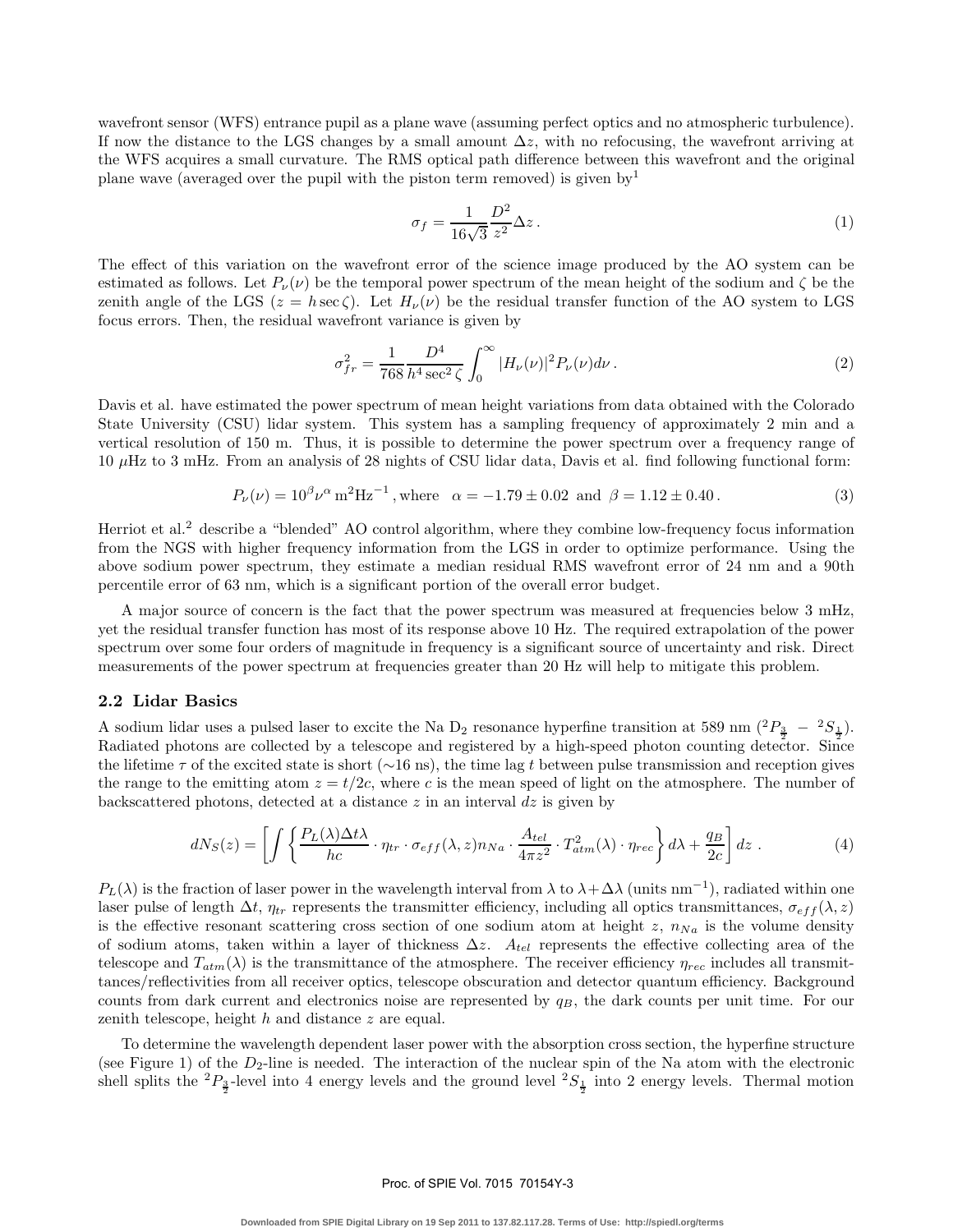

Figure 1. Hyperfine structure of the Sodium  $D_2$ -line and resulting line for a temperature of 200 K, comparable to conditions at 90 km height. The laser line, used for the current setup, in red is also shown.

 $(T_{atm} \sim 200 \text{ K at } 90 \text{ km height})$  of the sodium atoms broadens the line to a width of approximately 2.5 Ghz.<sup>4</sup> Atmospheric physicists use narrowband lasers to probe the line shape, thereby extracting information about temperature, wind velocity, etc. For our purpose, we want only to maximize the number of returned photons. If the laser line width is smaller than the Na line width, Na atoms with line-of-sight velocities that put them outside the laser line will not be excited. As there are fewer Na atoms to be potentially excited, saturation will occur more easily. Conversely, if the laser line width is greater than the Na line width, photons with wavelengths outside the Na line will not excite sodium atoms. The best strategy for avoiding saturation and still getting the maximum photon flux, is to match the laser line width to the intrinsic Doppler broadened Na line width. This implies a line width of order 1 or 2 Ghz for the laser, taking into account the difficulty of controlling the intrinsic laser wavelength within 1 GHz (corresponding to 1 pm at 589 nm).

With a high-efficiency detector, the predominant noise will be due to photon statistics. Equation (4) can be inverted to give the sodium volume density in one bin. Ignoring background counts, the  $1\sigma$  uncertainty in the log of this density is

$$
\sigma\{\ln[n(z)]\} = \frac{1}{\sqrt{N(z)}}.
$$
\n(5)

The uncertainty can be reduced by averaging over multiple shots, but at the expense of a corresponding loss in temporal resolution. The CSU data, from which the power spectrum of Equation (3) was derived, result from averaging of 6000 laser shots taken at a rate of 50 Hz. Our aim is to increase the signal-to-noise ratio without degrading the temporal resolution. This will be achieved by a combination of two factors:

- Increasing  $A_{tel}$ , the collecting area of the telescope, the detector quantum efficiency and the throughput of the receiver optics and thereby the number of photons detected.
- Employing averaging in the Fourier domain.

The details of this approach are described in Section (4).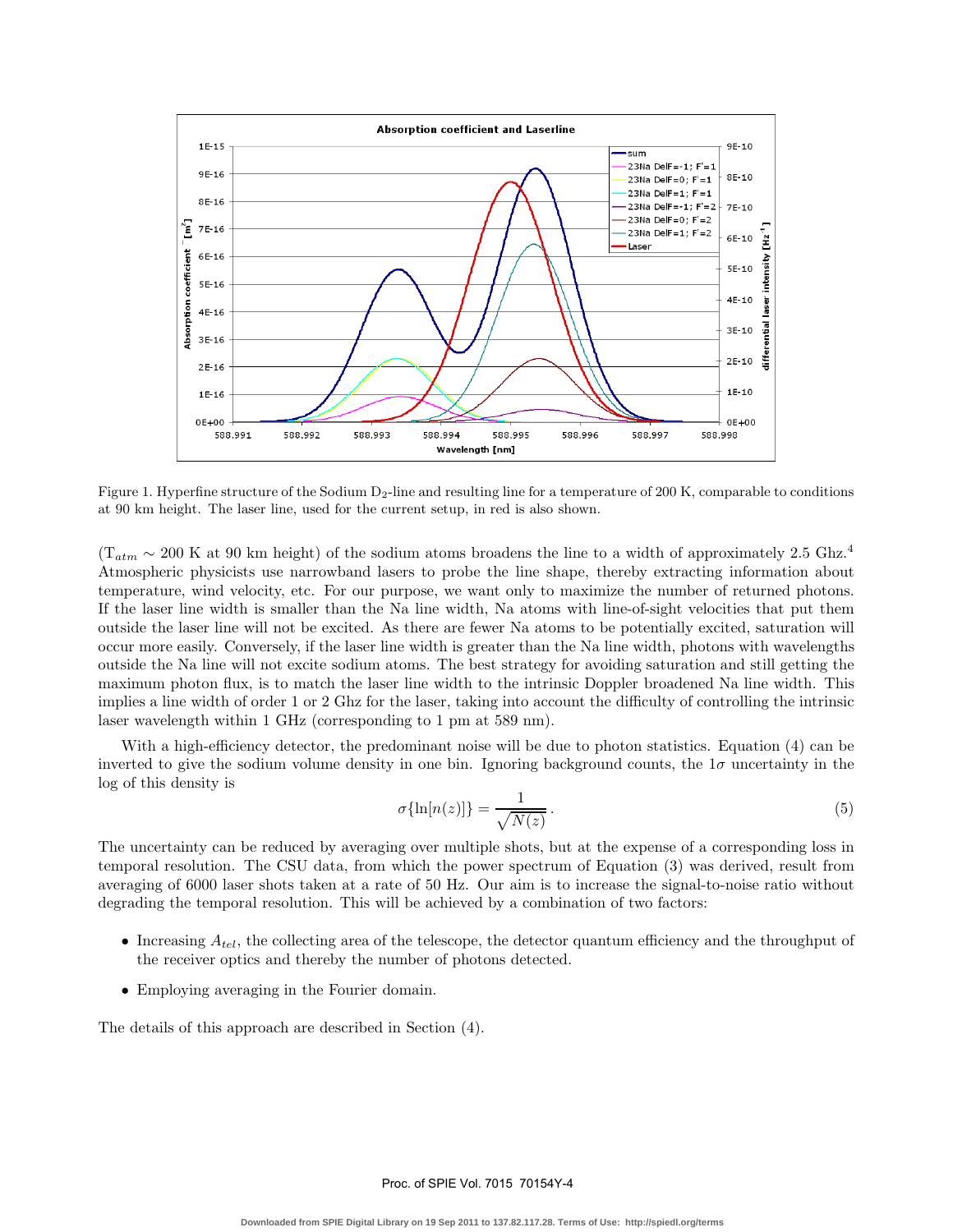#### **3. SYSTEM DESIGN**

The lidar system uses a pulsed laser, a launch telescope and beam steering mirror to project a collimated beam vertically through the atmosphere. Backscattered photons are collected by a 6 m liquid mirror telescope, described below, which directs the light to the lidar receiver located at the telescope prime focus. The overall system design is illustrated in Figure 2. Some details of the main subsystems are provided below.

# **3.1 The Liquid-Mirror Telescope**

The Large Zenith Telescope (LZT) is a fixed, zenith-pointing telescope employing a 6.0 m diameter rotating liquid primary mirror.<sup>5</sup> The rotation period of the mirror is 8.5051 s, which gives a focal length of 9.0 m. A film of mercury, with an average thickness of 1.5 mm, forms the reflecting surface. A thin  $(12.5 \mu m)$  film of Mylar stretched over the mirror protects the mercury surface from wind. Light focused by the primary mirror passes through a four-element refracting corrector that gives seeing-limited image quality over a 22 arcmin diameter field of view. The final focal ratio is 1.67 and the effective focal length is 10.0 m. The corrector is mounted on a focusing stage that compensates for thermal expansion and contraction of the telescope structure. Also attached to this stage is a motorized horizontal translation stage capable of supporting two cameras. A CCD camera used for astronomical observations occupies one camera position. The second position is used for the lidar detector.

# **3.2 Laser Launch Facility**

The laser system consists of a Nd:YAG laser pumping a dye laser that is tuned to the sodium  $D_2$  resonance line. The pump laser is a Spectra-Physics LAB-170-50 Nd:YAG frequency-doubled laser. It produces 210 mJ pulses at 50 Hz with a wavelength of 532 nm. The laser is cooled by a water-glycol mixture circulating through a refrigerating chiller. (Running water is not available at the remote site of the LZT.) An interlock system protects the laser from any failure of the cooling system.

The 532 nm radiation from the Nd:YAG pump laser is directed to a Cobra-Stretch CSTR-D-24-US dye laser that employs two 90 mm wide 2400 lines per mm gratings. This laser can be tuned from 330-710 nm and we operate it at 589 nm. Rhodamin 610, dissolved in Ethanol, is used as the dye medium. The resulting line width is 0.04 cm−<sup>1</sup>, which corresponds to 1.2 GHz. The laser is equipped with a main amplifier that boosts its conversion efficiency to ∼50%. The resulting 10 ns pulses have an energy of ∼ 100 mJ. The output beam has a divergence of approximately 0.5 mrad. The beam profile is Gaussian with a "burn diameter" of approximately  $4.5 \times 2.8$  mm. This corresponds to the diameter at which the intensity has fallen to about  $2\%$  (2.8  $\sigma$ ) of the central intensity. The standard deviation of the Gaussian beam along the two principal axes is thus  $0.8 \times 0.5$  mm.

The wavelength of the output beam is monitored by a pulsed laser wavelength meter. This instrument uses a Fabry-Perot cavity and a CCD for precise wavelength measurement. The frequency accuracy is 0.02 cm−<sup>1</sup> (600 MHz). A feedback loop is used to control the dye laser, maintaining frequency stability.

The main laser beam is expanded to ∼12 cm diameter by means of a concave diverging lens and launch telescope. The launch telescope is a refracting telescope with a 15 cm clear aperture and a focal length of 1100 mm, located with the lasers and the laser conditioning optics on the optical bench. The beam divergence can be varied from a diffraction limited parallel beam to several arcmin (the maximum field of view of the lidar detector is 0.7 arcmin) by varying the distance between the diverging lens and the objective lens of the launch telescope. No spatial filter is employed due to the high power of the beam, which would cause an air breakdown at the pinhole location.

The collimated beam produced by the launch telescope is directed to a 25 cm flat mirror mounted on an gimbal stage. This allows the uplink beam to be directed vertically with arcsec precision. The direction of the beam is monitored by a 15 cm Schmidt-Cassegrain telescope equipped with a CCD detector, which images the resulting LGS.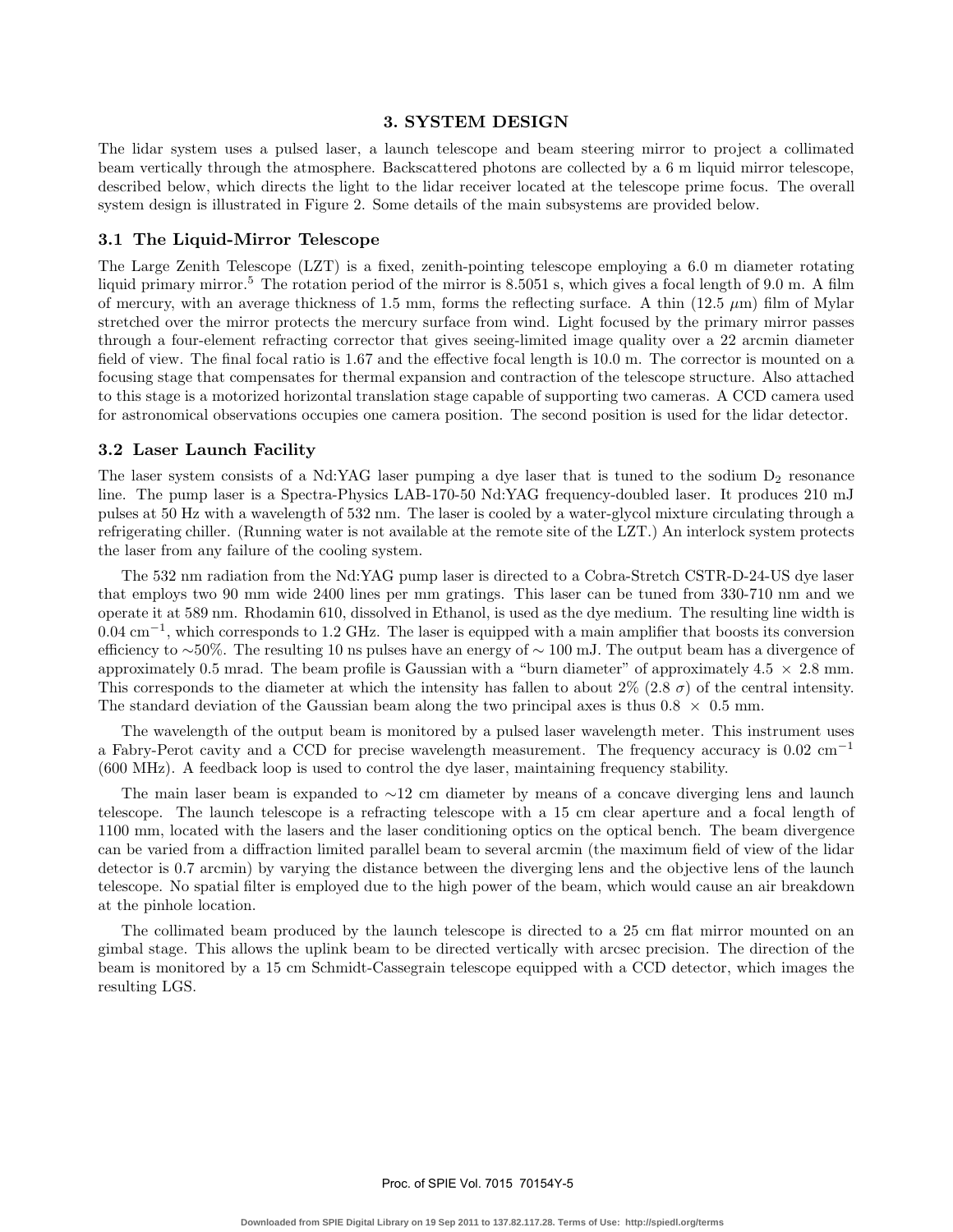

Figure 2. UBC LIDAR system design block diagram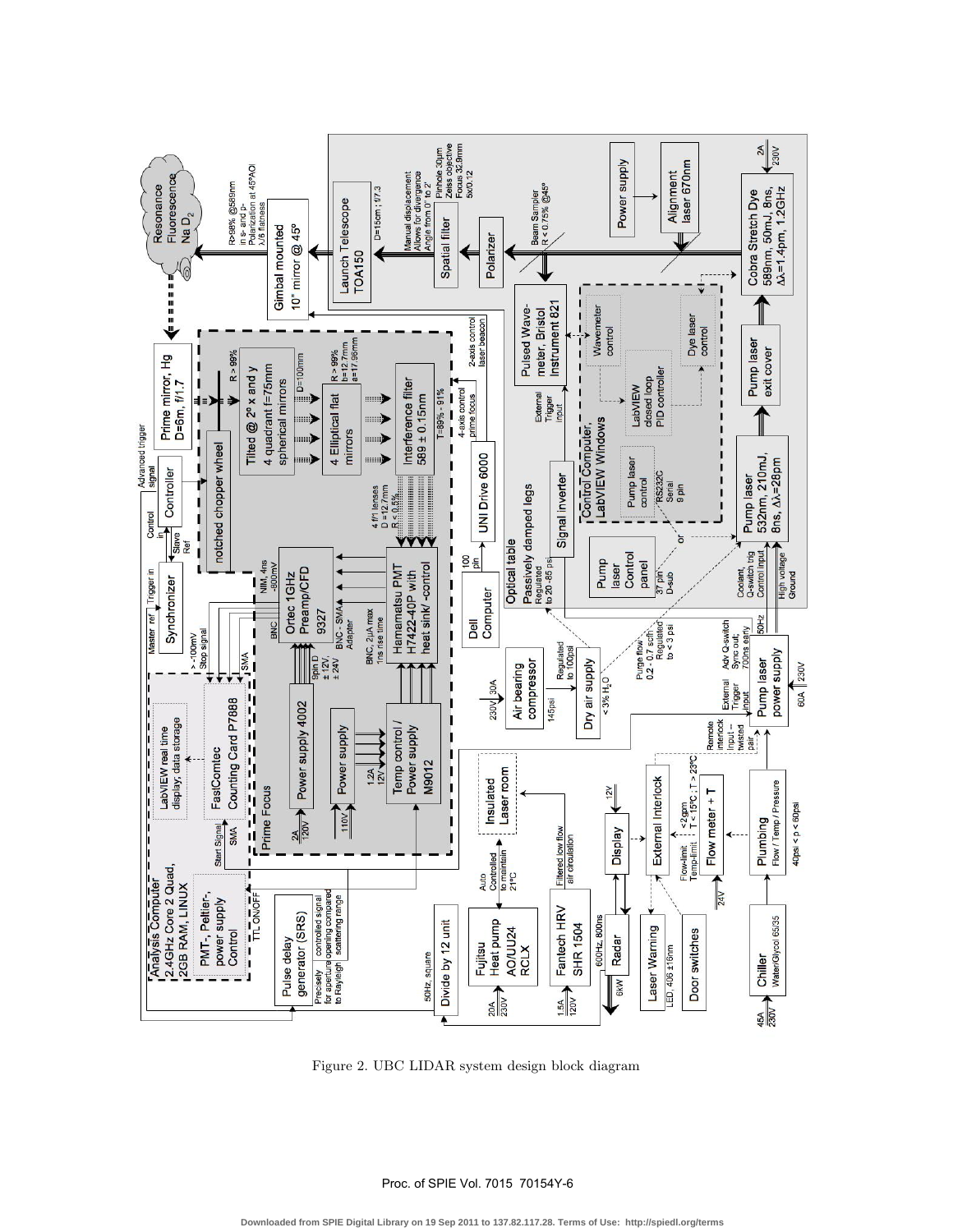

Figure 3. Ray trace of one of four sectors of the receiver system. Light expanding from the LZT prime focus is refocussed by four off-axis spherical mirror quadrants (one is shown), collimating optics, interference filter and focusing lens onto four photomultipliers (one photocathode is shown). In the picture the partly-assembled detector with one PMT. The support plate for the quadrant mirror, shown upside down, can be seen resting on top of the housing.

# **3.3 Receiver Optics and Electronics**

The lidar detector consists of a chopper wheel, quadrant mirror, reimaging system, and four photomultiplier (PMT) detectors. The chopper wheel, located at the prime focus, protects the PMTs from the bright Rayleighscattered light from the uplink beam. The chopper employs a rotating wheel with two cut-outs. The position of the wheel is sensed by a phototransistor, which generates a pulse just before the beam is unblocked. The pulse triggers the laser after an adjustable digital delay. This allows us to set the range of the Rayleigh light that is blocked and ensure that none of the sodium light is lost.

The quadrant mirror is a concave spherical mirror, cut in four quadrants and reassembled with each part tilted slightly off axis. Located in the expanding beam above the prime focus, it splits the light into four equal parts. Each of the resulting four beams then enters a separate optical and detector system. These include lenses that re-image the pupil onto the photocathode, a narrowband filter, and a high-sensitivity PMT. The narrowband filter is a flat interference filter with 90% central transmission and 260 pm FWHM centered at 588.995 nm. Its purpose is to block background light that is not at the sodium wavelength. In Figure 3, a ray trace of the optical system and a photograph of the partly-assembled detector are shown. The other PMTs are located at 90-degree intervals around the telescope axis on the detector mount.

The PMTs are equipped with GaAsP photo detectors, having a quantum efficiency of 37% at 589 nm. To reduce dark current, the PMTs are thermoelectrical cooled to a temperature of -5◦C. The PMT output is connected to a 1 GHz preamplifier and constant fraction discriminator. Digital pulses, with 4-ns pulse width, produced by the discriminator are transferred from the prime focus to the data acquisition and control computer, located in the LZT control room ∼15 m away.

A four-channel multiscaler counting card records the arrival times of the incoming pulses, with respect to a timing pulse produced by the pump laser when it fires. These are binned in 2 ns intervals, which correspond to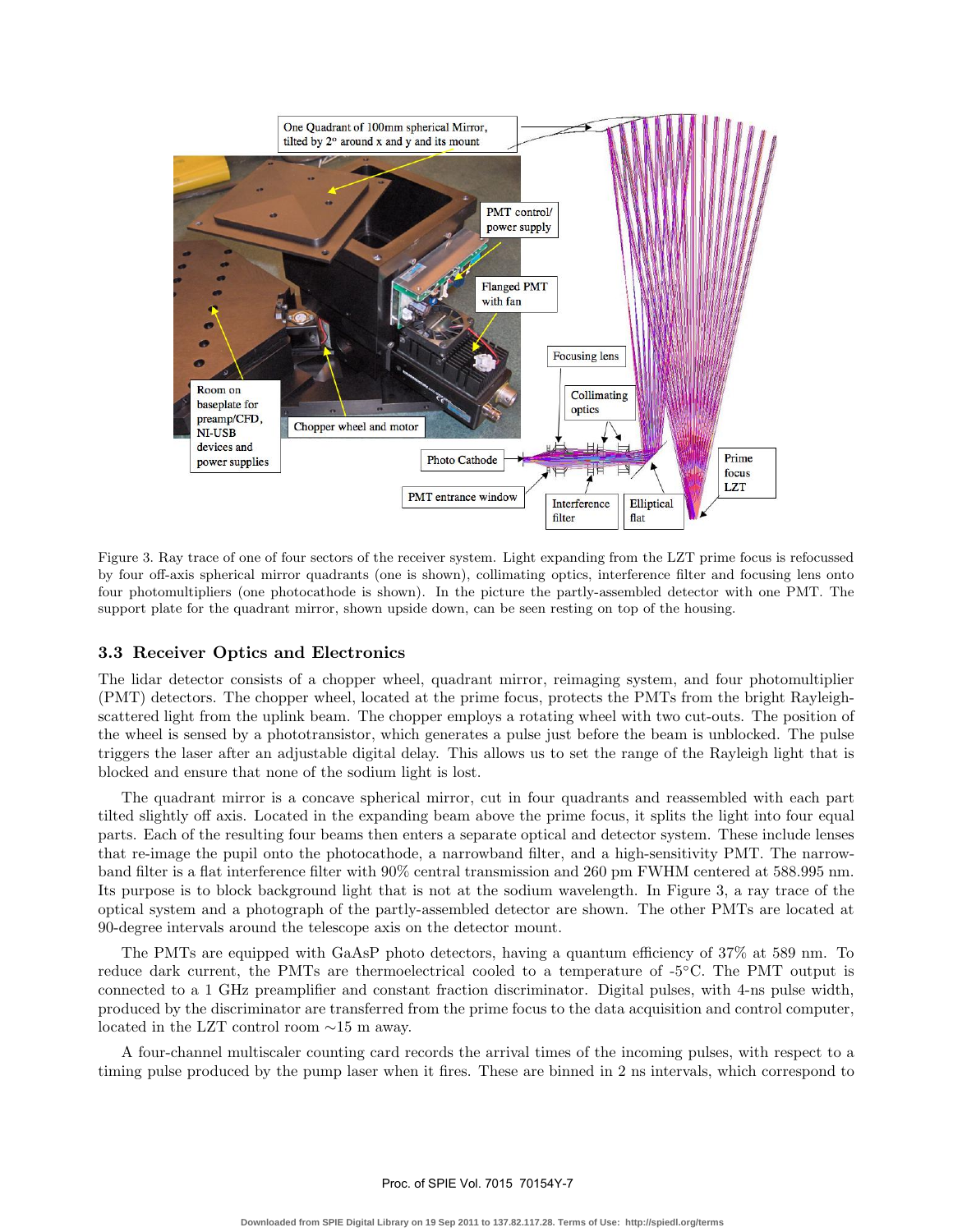0.3-meter vertical resolution. The system is controlled by a LabVIEW program running on a PC using a Linux operating system.

#### **3.4 Safety Components and Trigger Circuit**

The high peak power of the laser requires a system for the protection of aircraft crew and passengers against accidental exposure to the beam. A radar is used to detect approaching aircraft and automatically turn off the laser. For this purpose, we modified a commercial radar in a manner similar to that of Duck 2005.<sup>6</sup> The radar system is connected to the laser interlock system so that any target appearing on the radar immediately shuts down the laser. The system was verified by fly-over tests.

# **4. EXPECTED SYSTEM PERFORMANCE**

Our laser emits at maximum 100 mJ per pulse (with an average power of 5 W and peak power of 10 MW per pulse). At a mean air-wavelength of  $588.995$  nm, this corresponds to  $3.10^{17}$  photons. The uplink efficiency is 60%, assuming 70% transmission through the atmosphere. This means  $1.8 \cdot 10^{17}$  photons arrive at the sodium layer at each pulse. The convolution of the laser line profile and the Sodium hyperfine lines results in a scattering cross section of  $6·10<sup>-16</sup>$  cm<sup>2</sup>. The average number of photons per pulse is obtained by multiplying this cross section by the column density. We use a volume density<sup>4</sup> of  $4\cdot10^9$  m<sup>-3</sup>, which, when multiplied over an estimated layer thickness of 10 km gives a column density of  $4\cdot10^{13}$  m<sup>-2</sup>. The scattering probability is therefore 2.4% and 4.4·10<sup>15</sup> photons are scattered into  $4\pi$  sterad. Our 6 m mirror has a collection probability of 2.8·10<sup>-10</sup> at the average range of 90 km from the scattering process and together with an assumed air transmission of 70%,  $8.6 \cdot 10^5$  photons arrive on the mirror. The receiver's optical transmittance is 45%, including obscuration and the transmission of all optics. The PMTs have a photocathode sensitivity of 174 mA W−<sup>1</sup>, which translates at 589 nm to a quantum efficiency of 37%. The overall receiver efficiency is therefore 16.6% and the number of photons received by the system is  $1.4 \cdot 10^5$ .

The telescope pupil is divided into four quadrants (see Section 3.3) with parallel detection lines in order to reduce coincidence losses. The fraction of photons detected is given by

$$
\varepsilon = \frac{1}{1 + \tau_{CFD} f_i},\tag{6}
$$

where  $f_i$  is the photon arrival rate and  $\tau_{CFD}$  is the deadtime of the constant-fraction discriminator (CFD). With a mean incoming photon rate  $f_i = 530$  MHz (incident photons arrive over a range of order  $t = 2 \cdot 10$  km/c = 66  $\mu$ s), and  $\tau_{CFD} \approx 5$  ns, approximately 27% of the incident photons will be detected. Thus a total of  $\sim 4.10^4$  photons are detected from each pulse. With a bin size of 2 m, an average of ∼8 photons will be detected within in each bin.

The mean height of the sodium is given by

$$
\overline{z} = \frac{1}{N} \sum N_i z_i , \qquad (7)
$$

where  $N_i$  is the number of photons received the *i*-th bin, centered at height  $z_i$  and  $N = \sum_i N_i$ . The variance in the mean height is therefore

$$
Var(\overline{z}) = \frac{1}{N^2} \sum \left[ (z_i - \overline{z})^2 N_i \right]. \tag{8}
$$

For illustration, suppose that the density of the sodium layer is constant in a uniform layer of thickness  $w$ centered at height  $\overline{z}$  and zero above and below this layer. We divide the layer into  $2m + 1$  equal bins, so  $z_i = \overline{z} + w(i-m)/(2m+1)$  and the expected number of photons in each bin is  $N_i = N/(2m+1)$ . Inserting this into Equation (8) gives

$$
Var(\overline{z}) = \frac{2w^2}{N(2m+1)^3} \sum_{i=1}^{m} i^2 = \frac{m(m+1)}{3N(2m+1)^2} w^2.
$$
\n(9)

#### Proc. of SPIE Vol. 7015 70154Y-8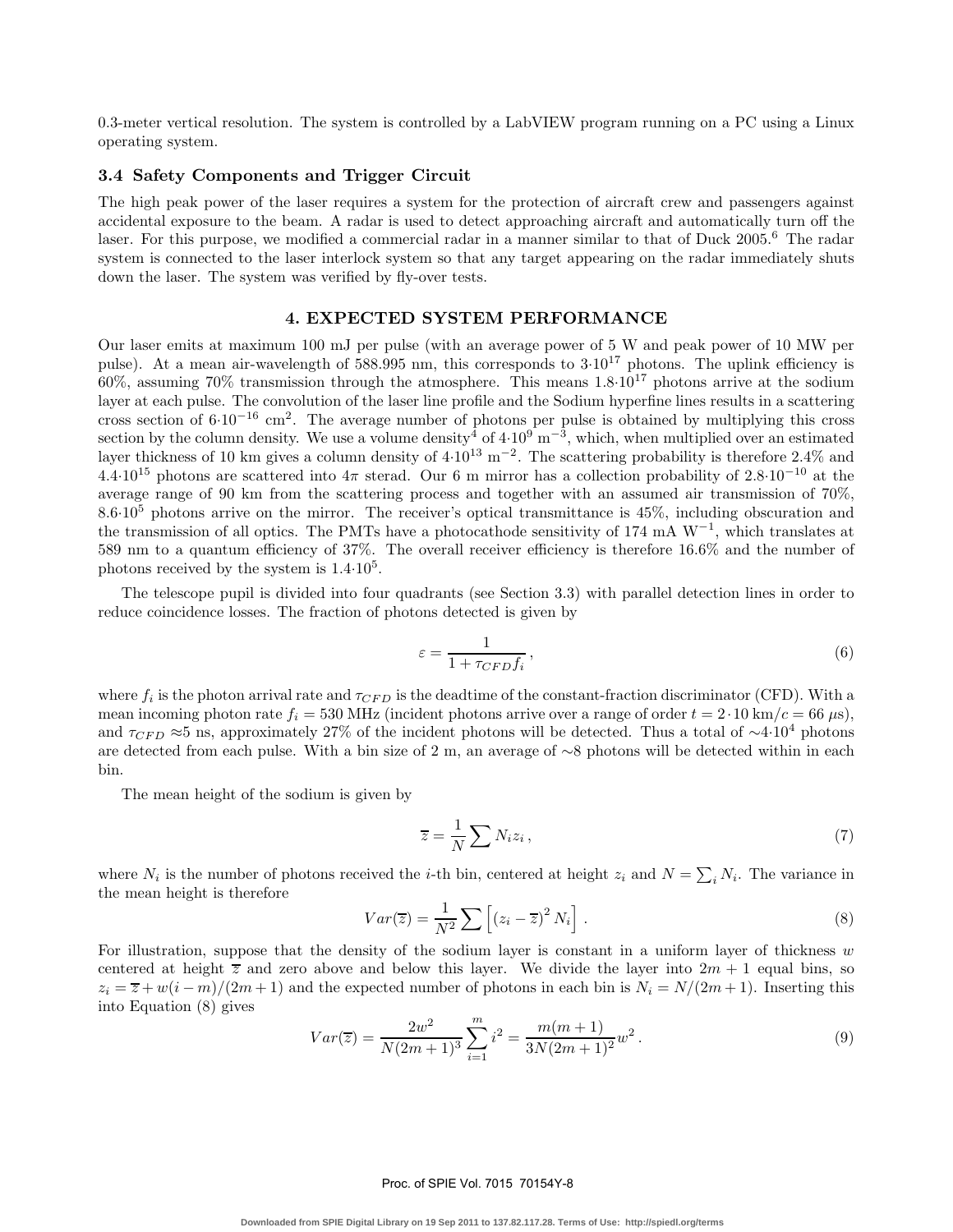The  $1\sigma$  uncertainty in the mean height is therefore

$$
\sigma(\overline{z}) = \sqrt{\frac{m(m+1)}{3N(2m+1)^2}} w \approx \frac{w}{\sqrt{12N}}.
$$
\n(10)

Taking  $w = 10$  km and  $N = 4.10<sup>4</sup>$ , we expect the 1 $\sigma$  uncertainty in the mean height, from a single laser shot, to be approximately 14 m. If we were to average 50 shots, we would obtain  $1\sigma$  uncertainty of 2 m on a timescale of 1 sec. For comparison, the RMS height fluctuation for frequencies above 1 Hz, obtained by integrating Equation (3), is 4 m. Averaging the sodium profiles reduces the time resolution. This is not what we want. Rather, it would be better to average many power spectra taken at the 50 Hz sampling rate in frequency space. The observed mean height  $h_0(t)$ , at time t, can be written as

$$
h_0(t) = h(t) + r(t),
$$
\n(11)

where  $h(t)$  is the true mean height and  $r(t)$  is the random error due to the photon noise. Taking the Fourier transform of this equation and squaring, we obtain

$$
|H_0(\nu)|^2 = [H(\nu) + R(\nu)][H(\nu) + R(\nu)]^* = |H(\nu)|^2 + |R(\nu)|^2 + H(\nu)R^*(\nu) + H^*(\nu)R(\nu).
$$
 (12)

The quantity on the left is the power spectrum of the observed data. On the right we have the true power spectrum of sodium mean height fluctuations, to which is added the power spectrum of the photon noise plus two fluctuating quantities whose mean is zero. If we now average many such spectra, taken minutes, hours or days apart, the fluctuating quantities will average to zero. Thus

$$
\langle |H_0(\nu)|^2 \rangle = \langle |H(\nu)|^2 \rangle + \langle |R(\nu)|^2 \rangle. \tag{13}
$$

We see that the averaged power spectrum is the sum of the true power spectrum plus the power spectrum of the noise. Since the photon noise has no temporal or spatial correlations, this component will have a flat power spectrum. Its amplitude is known since the number of photons is known. So, by subtracting a flat spectrum of the appropriate amplitude, we can recover the true power spectrum of the mean height with a 50 Hz time resolution.

#### **5. STATUS AND OBSERVING PROGRAM**

At the time of writing, the lidar system has been installed at the LZT and is undergoing calibration and testing. First light is expected in early June. The system will be operated on clear nights over a one-year period to allow the yearly cycle of sodium variability to be studied. Our first-light image of the laser launch is shown in Figure 4. We expect that initial results will be released in the third quarter of 2008, and that a full analysis will be completed by the end of the observing program in mid 2009. In general, one night of data suffices to generate a power spectrum of the mean height variability, covering the frequency range of interest to TMT AO systems. As described above, data from many nights can be averaged in frequency space to improve the signal-to-noise ratio, especially on the low frequency side of the spectrum.

The performance of the system is presently limited by our counting card, which has a maximum continuous count rate of only 21 MHz. This limits the number of photons that can be detected to ∼1500 photons per shot, about one thirtieth of the expected number that would be received at full laser power. A new card that will allow count rates of up to 2 GHz is expected to be available soon. Upgrading the system with this card will provide an increase of more than a factor of five in signal-to-noise ratio and will allow the lidar to achieve its full potential.

# **ACKNOWLEDGMENTS**

Funding for this work was provided by grants from the Natural Sciences and Engineering Research Council of Canada, the Canada Foundation for Innovation, and the British Columbia Knowledge Development Fund. TP gratefully acknowledges support from the German Academic Exchange Service (DAAD). We have benefited from frequent interaction and discussion with the TMT, Herzberg Institute of Astrophysics and University of Victoria AO teams.